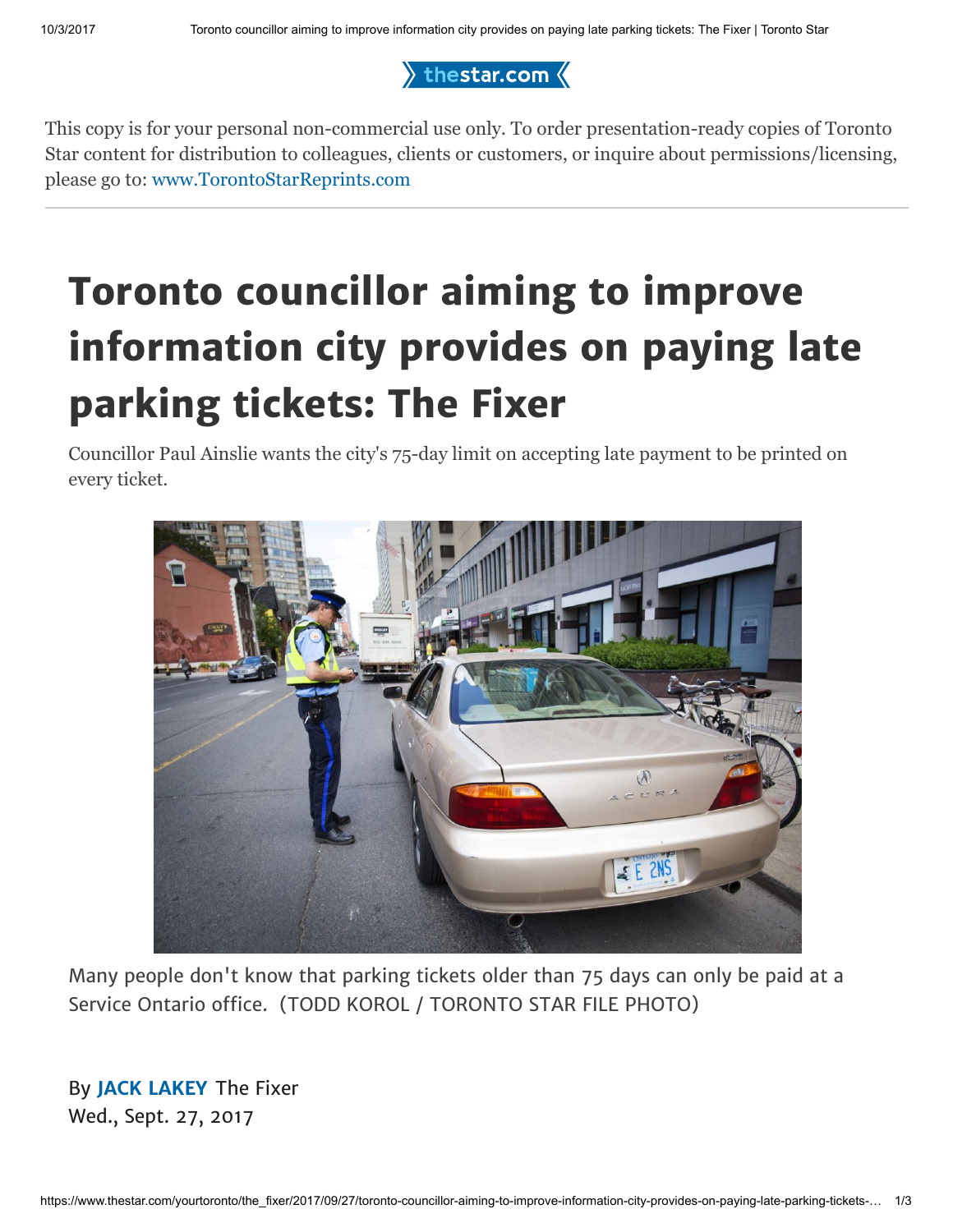It takes just one high-minded politician to ensure that everyone who gets a parking ticket will know that the city will not accept payment after 75 days.

We recently reported that [parking tickets older than 75 days cannot be paid online](https://www.thestar.com/yourtoronto/the_fixer/2017/09/11/parking-ticket-older-than-75-days-city-of-toronto-wont-take-your-money.html) or at the city's ticket payment offices, after we tried to pay two tickets online and ended up going in frustrating circles with no idea why.

After talking on the phone to a guy in parking ticket services, we learned that the fine can only be paid at a Service Ontario office and we received a lecture about due dates, along with an admonishment that "if you don't know, that's your problem."

Damn right, bucko. And now one of your bosses is about to fix it.

We got a note from [Councillor Paul Ainslie](https://web.toronto.ca/city-government/council/members-of-council/councillor-paul-ainslie/) (Ward 43 Scarborough East), along with a letter to city council's government management committee, proposing that the 75-day limit be clearly printed on all parking tickets, prominently posted on the city website, [toronto.ca,](https://www1.toronto.ca/wps/portal/contentonly?vgnextoid=9402fc2beecb1410VgnVCM10000071d60f89RCRD) and that signs about the limit be put up at the city's parking ticket payment offices.

Ainslie said he recently had lunch with a friend who complained to him that the city wouldn't accept payment for tickets older than 75 days, adding it was also reported in a recent Fixer column.

So he looked up the column, confirmed the details and decided the public should know about the limit without chasing their tails — as we did — while trying to pay on the city website, or lining up at a counter where payment will not be accepted.

Ainslie, who chairs the government management committee, said a policy can be created to increase awareness of the limit with a simple majority vote of the committee, instead of the entire council.

He intends to make a motion at the next committee meeting; if it's approved, it'll be no more than a few months before the information is printed on tickets, posted to the website and displayed at ticket payment offices.

He also wants the city to ask the province to drop its requirement that tickets older than 75 days be paid only at a provincial [Service Ontario](https://www.ontario.ca/page/serviceontario) office, adding it will require a vote of the entire council.

But Ainslie said he's skeptical that Queen's Park will do it, noting that a hefty \$40 administrative fee tacked onto tickets older than 75 days amounts to a windfall for the province.

While we talked, he agreed that the city's right to tow any vehicle with three or more outstanding [parking tickets older than 75 days needs to be much better communicated, and said he'd add it to](https://www.thestar.com/yourtoronto/the_fixer/2017/09/17/three-or-more-unpaid-parking-tickets-you-could-be-towed.html) his motion.

The bottom line is the public will be better informed about how and where to pay late tickets, and they can thank Ainslie for doing something about it.

*What's broken in your neighbourhood? Wherever you are in Greater Toronto, we want to know. Send an email to [jlakey@thestar.ca](mailto:jlakey@thestar.ca). Report problems and follow us on Twitter @TOStarFixer.*